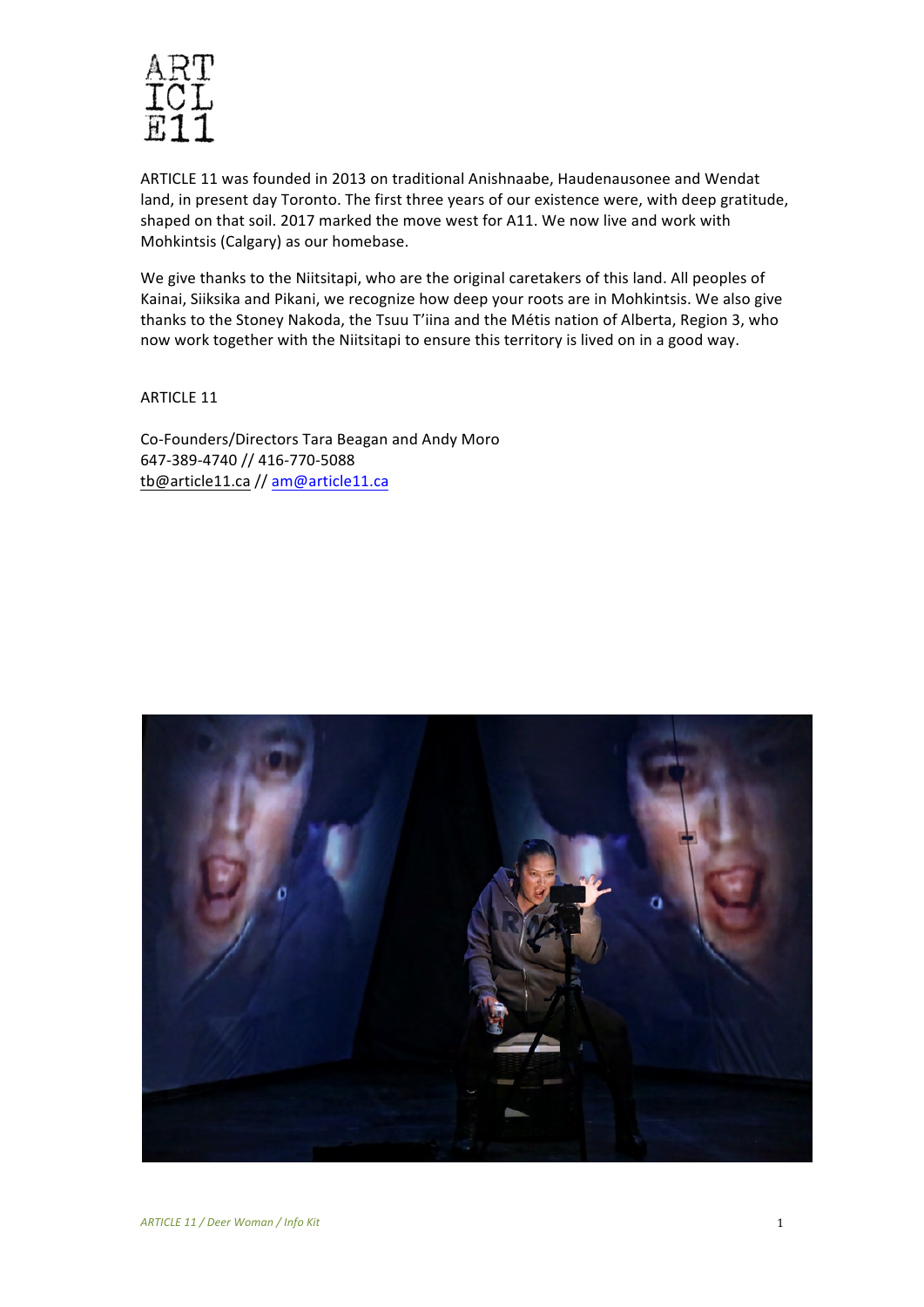

# **CONTENTS**

|    | 1. About the Show               | 3  |
|----|---------------------------------|----|
|    | 2. Company Profile (Short)      | 4  |
| З. | <b>Company Profile (Long)</b>   | 4  |
|    | 4. Creative Team                | 5  |
|    | 5. Collaborator Biographies     | 6  |
|    | 6. Production History           | 8  |
|    | 7. Endorsement Quotes, in brief | 9  |
|    | 8. Endorsement Quotes, in full  | 10 |
| 9. | <b>Acknowledgements</b>         | 11 |

*\*\* all production photos of Cherish Violet Blood by Prudence Upton / copyright 2019\*\**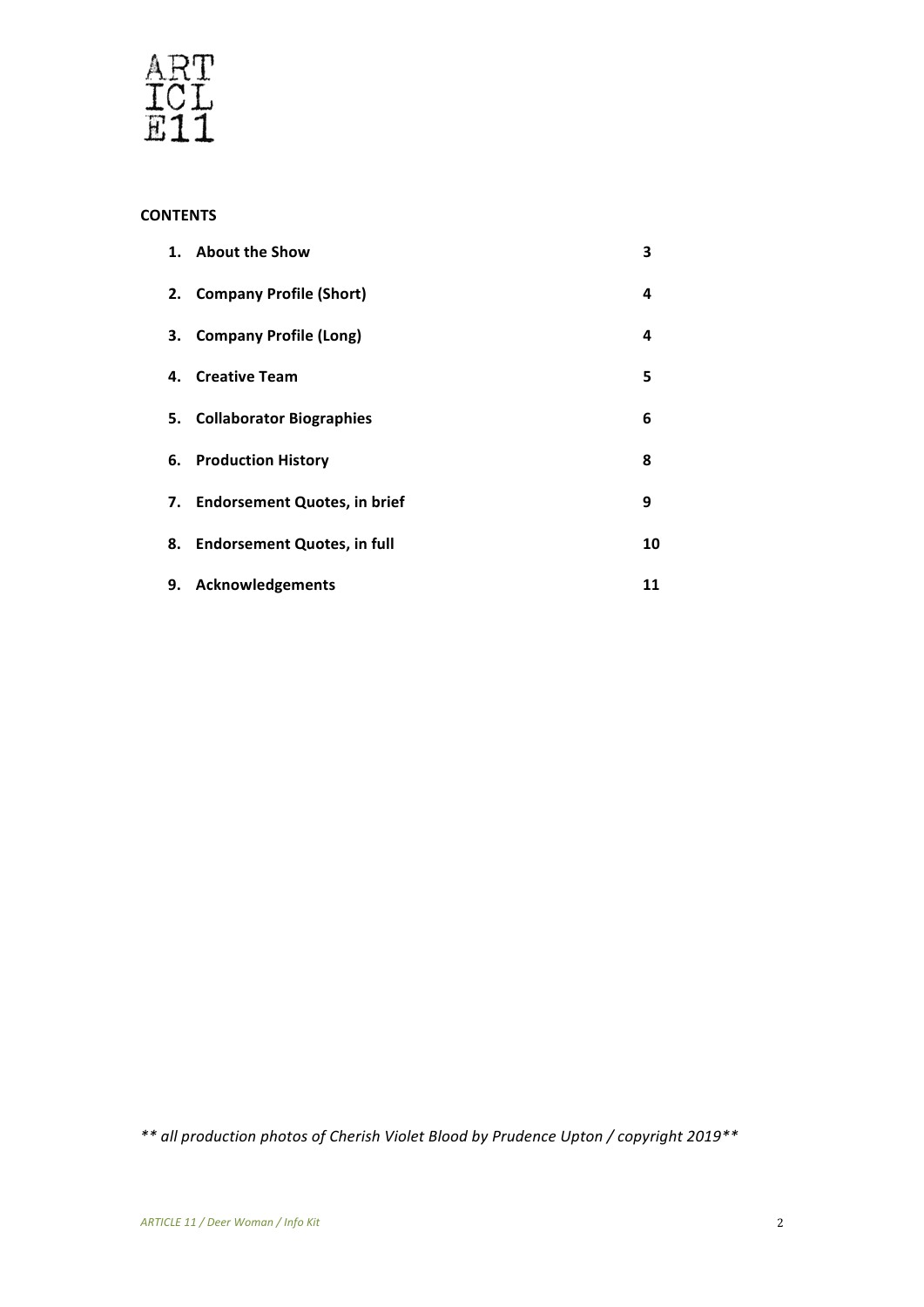

#### **ABOUT THE SHOW**

"My name is Lila and I am a proud Blackfoot woman. What I am doing is illegal." So begins *Deer Woman*, a solo-warrior-woman story of righteous vengeance created by ARTICLE 11. Written by Tara Beagan, directed and designed by Andy Moro, sound design collaboration with Luca Caruso-Moro, with original songs by Lacey Hill, performed by actor and activist Cherish Violet Blood.

Deer Woman tells the story of a young, missing and murdered girl in a country where over 1,600 Indigenous women and girls are officially recognised as being missing or murdered. Lila, one missing girl's big sister, refuses to stand idly by. She is the daughter of a hunter who taught her all he knew. She's ex-army, too. When circumstances converge, Lila finds the perfect opportunity to avenge her baby sister's murder while exercising the skills taught by the Canadian government.

Deer Woman premiered at Tawata Productions' Kia Mau festival in Wellington, Aotearoa (NZ) in June of 2018. The season ran in the Propellor Stage at BATS Theatre. *Deer Woman* was hailed as a highlight of the 2019 Sydney Festival, playing at Carriageworks to sold-out houses. 

Deer Woman runs 90 minutes with no intermission.

**Deer Woman contains extreme, graphic, historical and contemporary violence, disturbing** content and descriptions of sexual violence. Restricted to ages 16+

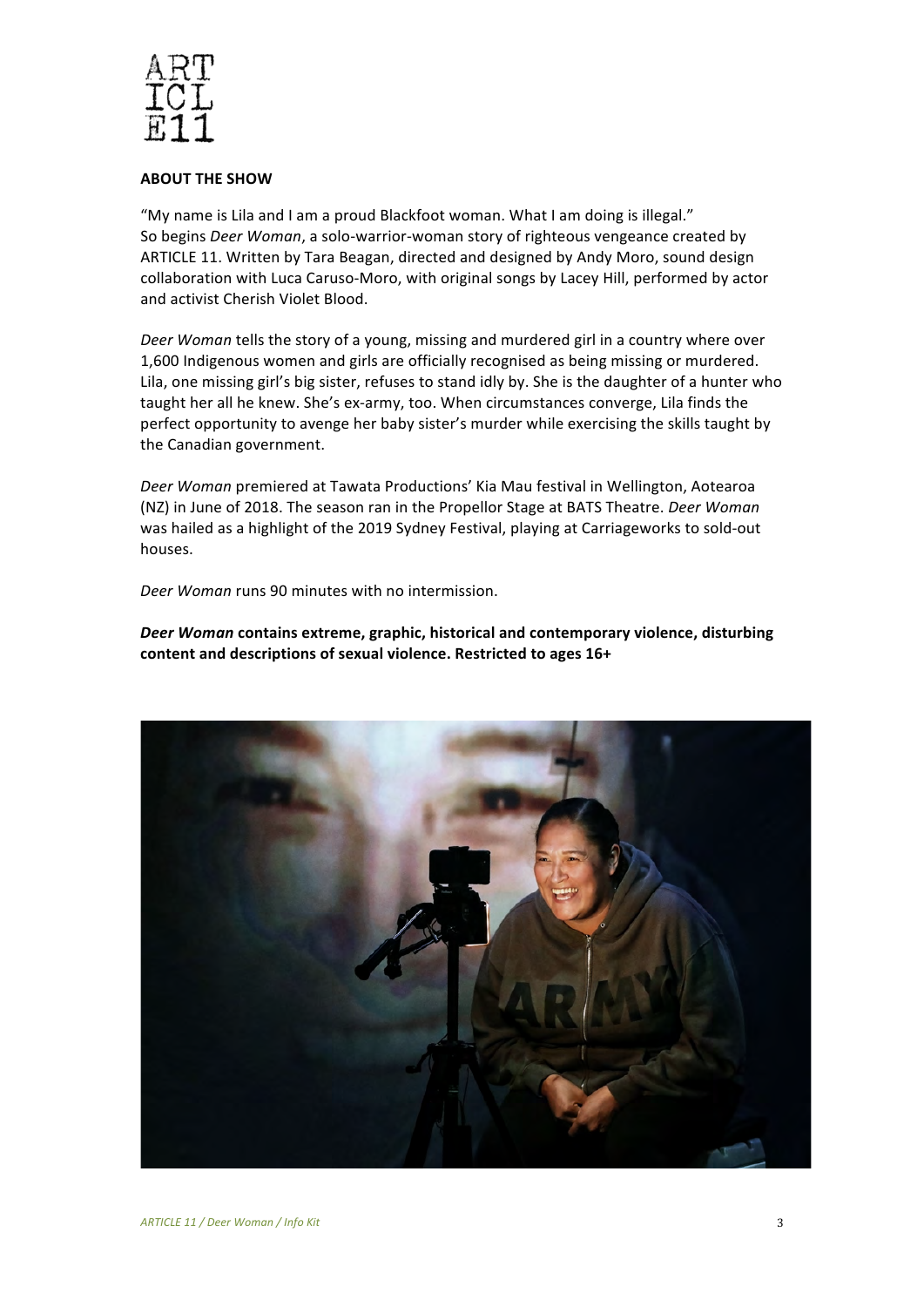

## **COMPANY PROFILE (SHORT)**

ARTICLE 11 is an Indigenous arts activist creation and production company founded in 2013 by Tara Beagan (Ntlaka'pamux) and Andy Moro (Mixed Euro/Mushkegowuk Cree.) It is named for the eleventh article in the United Nations Declaration on the Rights of Indigenous Peoples, which states Indigenous peoples have a right to practice our arts and culture as we choose, and have the resources to do so.

# **COMPANY PROFILE (LONG)**

ARTICLE 11 is an Indigenous arts activist creation and production company founded in 2013 by Tara Beagan (Ntlaka'pamux) and Andy Moro (Mixed Euro/Omuskego Cree.) It is named for the eleventh article in the United Nations Declaration on the Rights of Indigenous Peoples

*"Indigenous peoples have the right to practise and revitalize their cultural traditions and customs. This includes the right to maintain, protect and develop the past, present and future manifestations of their cultures, such as archaeological and historical sites, artifacts, designs, ceremonies, technologies and visual and performing arts and literature."*  -the 11<sup>th</sup> Article of the United Nations Declaration on the Rights of Indigenous Peoples,13/09/2007

Our projects are created with a mind to uncompromising excellence. Service of the art is prioritized at every step. Our workshops and productions are well-resourced at every level. We will maintain a virtual office model, and partner with venue-managing companies, eliminating the need for related expenses. We remain committed to work that challenges the artists and the medium with an active pursuit of deepening practice and expanding the understanding of what the theatrical form is. We recognize and celebrate that theatre's strongest asset is the ability to create communion among a group of individuals. As a living, breathing, shared experience, the medium must evolve with society.

The work will have import for the communities of which we are a part. These include Indigenous, mixed blood, politically thoughtful, feminist, non-discriminatory and mindfully accountable peoples. These communities will have access to the work. As mixed-roots "bridge" people, we believe that art can have a positive impact on relations between Indigenous peoples and non, and that each project we undertake can serve to prove this belief.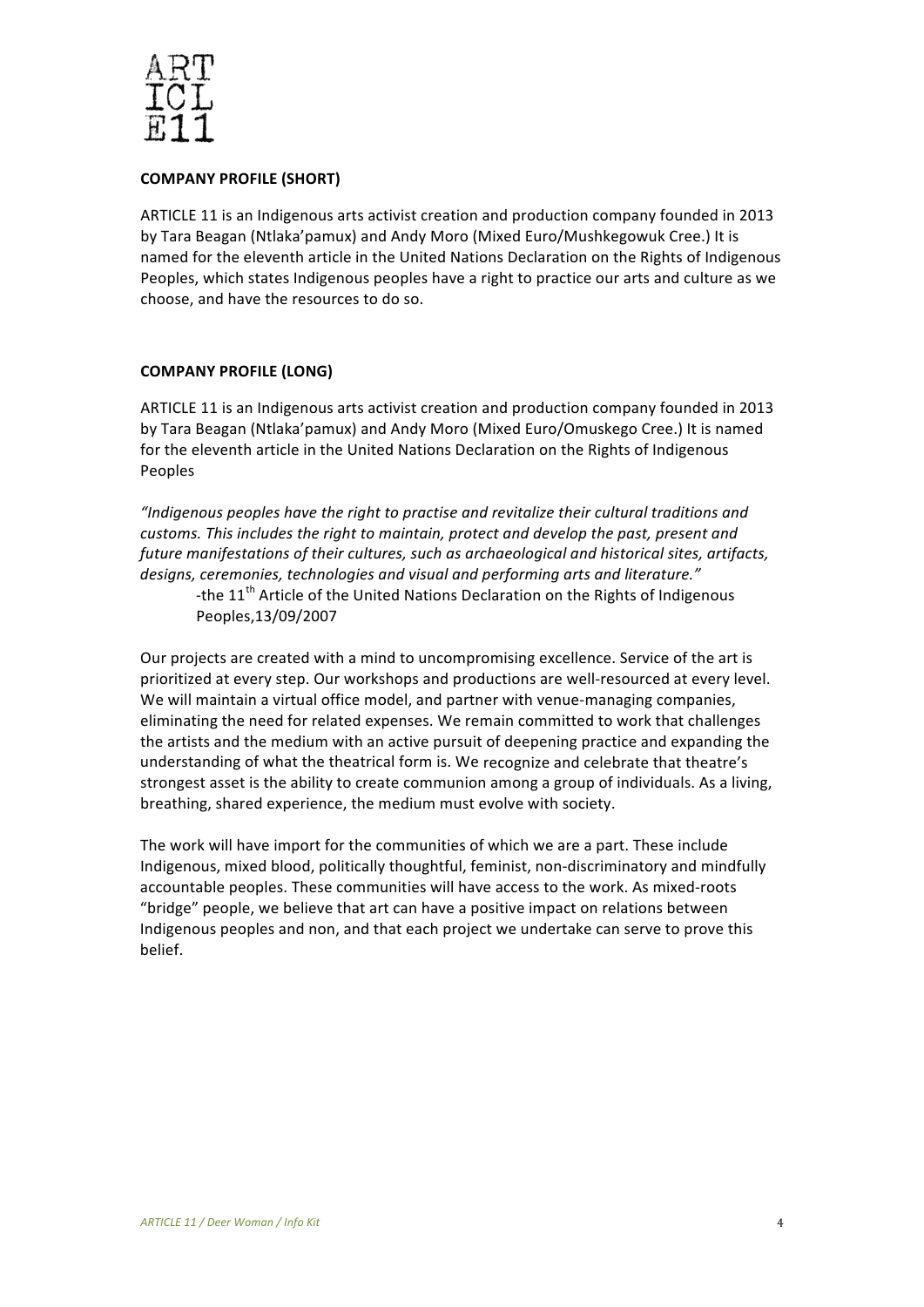

## **CREATIVE TEAM**

## **On Stage**

Lila **Cherish Violet Blood** 

Squanto **Call Contract Contract Contract Contract Contract Contract Contract Contract Contract Contract Contract Contract Contract Contract Contract Contract Contract Contract Contract Contract Contract Contract Contract C** 

\*\*The "Squanto" caucasian male character is absolutely confidential, and never credited apart from the final curtain call during performances. Past production images including this person are not to be used publicly in any circumstance.

| <b>Off Stage</b>                           |                  |  |  |
|--------------------------------------------|------------------|--|--|
| Playwright                                 | Tara Beagan      |  |  |
| Director                                   | Andy Moro        |  |  |
| Lighting, video and set design             | Andy Moro        |  |  |
| Costume and prop design                    | Tara & Andy      |  |  |
| Collaborating sound designer               | Luca Caruso-Moro |  |  |
| Original Music Composition and performance | Lacey Hill       |  |  |
| <b>Stage Manager</b>                       | Lacey Hill       |  |  |

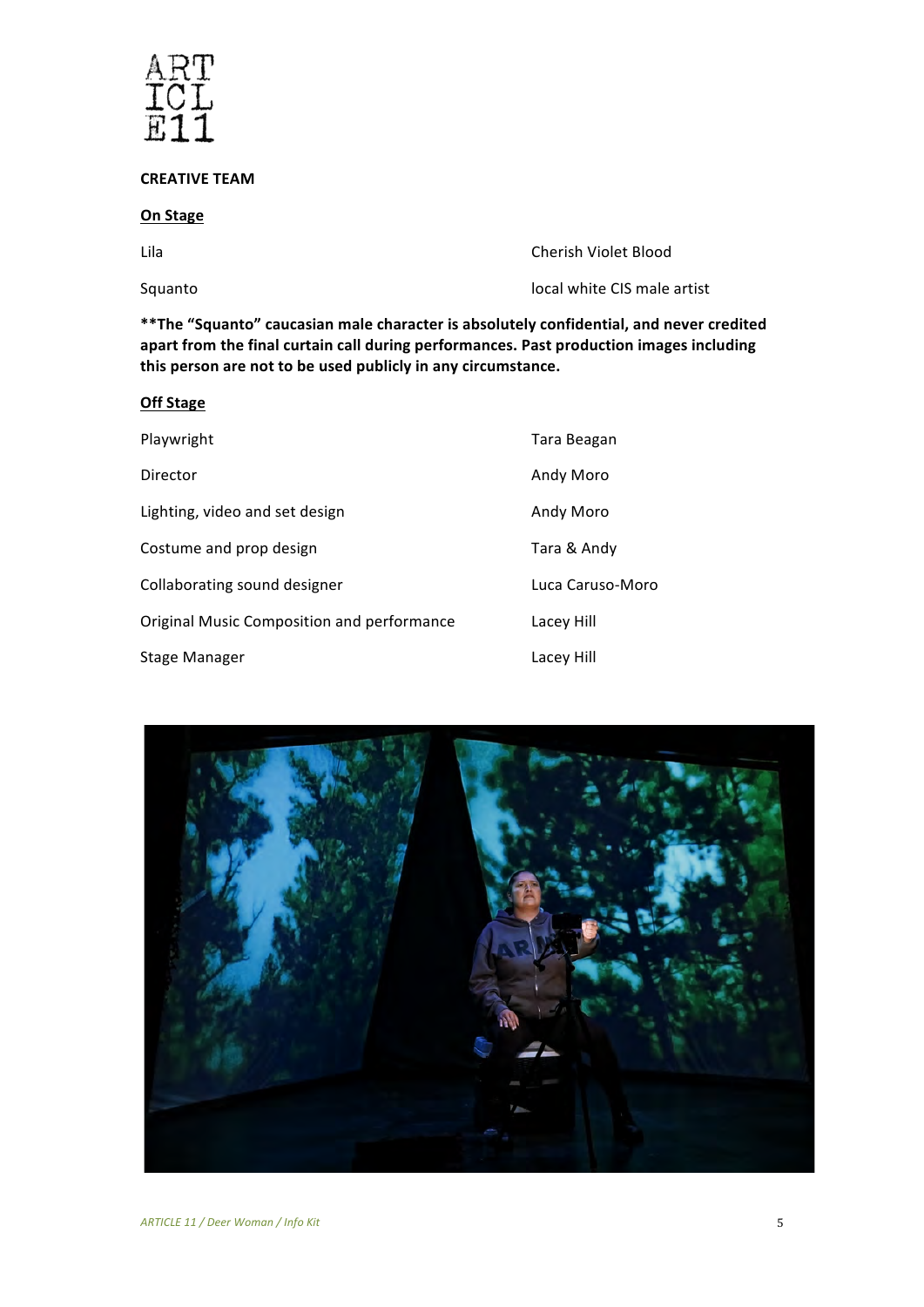

## **COLLABORATOR BIOGRAPHIES**

#### **Tara Beagan - playwright, co-producer**

Tara writes, directs, produces and acts in theatre. She grew up in a story loving home. Her Ntlaka'pamux mom has always been an avid reader, and her Irish-Canadian dad took her to the library weekly. Her older sister Rebecca (now a teacher) taught her the alphabet after learning it in kindergarten, and her younger brother Patrick (lighting designer/theatre administrator) created worlds and characters with her, sharing an interest in enacting stories. She is a proud auntie to Diana and Owen. Tara is now happy in work with her love, Andy Moro, co-helming Indigenous Arts Activist Company ARTICLE 11. Work credits can be found at tarabeagan.com

#### Andy Moro - director, designer, co-producer

Andy is a mixed Euro/Mushkegowuk Cree multi-disciplinary artist and designer based in Calgary, working coast to coast. His practice began in studio visual arts, foundry-based sculpture, blown glass, large-scale public installation and pyrotechnics. He is an ongoing collaborator with Theatre Calgary, Kaha:wi Dance Theatre and the Dancers of Damelahamid among others. He co-founded the Production Mentorship program at Toronto's Centre for Indigenous Theatre and was faculty at the Banff Centre's Indigenous Dance Residency from 2012 to 2016. Andy is a multi-award nominee and winner including twice receiving Top 10 Toronto Theatre Artist honours from the late great Jon Kaplan at Now Magazine. Moro co-directs ARTICLE 11 with partner Tara Beagan. ARTICLE 11 most recently premiered Deer Woman at the Kia Mau Festival in Wellington, Aotearoa (NZ.) and the Sydney Festival this past January. In August Deer Woman will be at the inaugural Indigenous Contemporary Scene, Canada Hub in Edinburgh. ARTICLE 11's site-responsive installation DECLARATION has been featured at the Royal Ontario Museum, the National Arts Centre, Calgary City Hall and the Edinburgh Festival. His design work will be seen this fall on the Indigenous stage at the National Arts Centre for Natalie Sappier's *Finding Wolastog Voice*, the Dancers of Damelahamid's new work *Minowin*, and Marie Clements' *Unnatural and Accidental Women*.

#### **Cherish Violet Blood – performer**

Cherish is a big beautiful Blackfoot woman from the Blood reserve located in southern Alberta. A Writer, Actor, Storyteller and Comedian, she started her career in performance at a young age doing plays written by her mother. Cherish is a graduate from the Centre for Indigenous Theatre's full-time program in Toronto. She also enjoys working and teaching youth theatre and other arts practices. She believes Traditional Storytelling and humour are the greatest tools for inspiring and learning about who we are and where we come from. She has worked with Aanmitaagzi (Nipissing First Nation), The WOW project (various), Cardinal/Kantor Productions, Spiderwoman Theatre (NYC), Buddies in Bad Times (Toronto), ARTICLE 11 (Calgary), Native Earth (Toronto), Nuit Blanche Toronto, Jumblies Theatre (Toronto), Making Treaty 7 (Calgary) and more.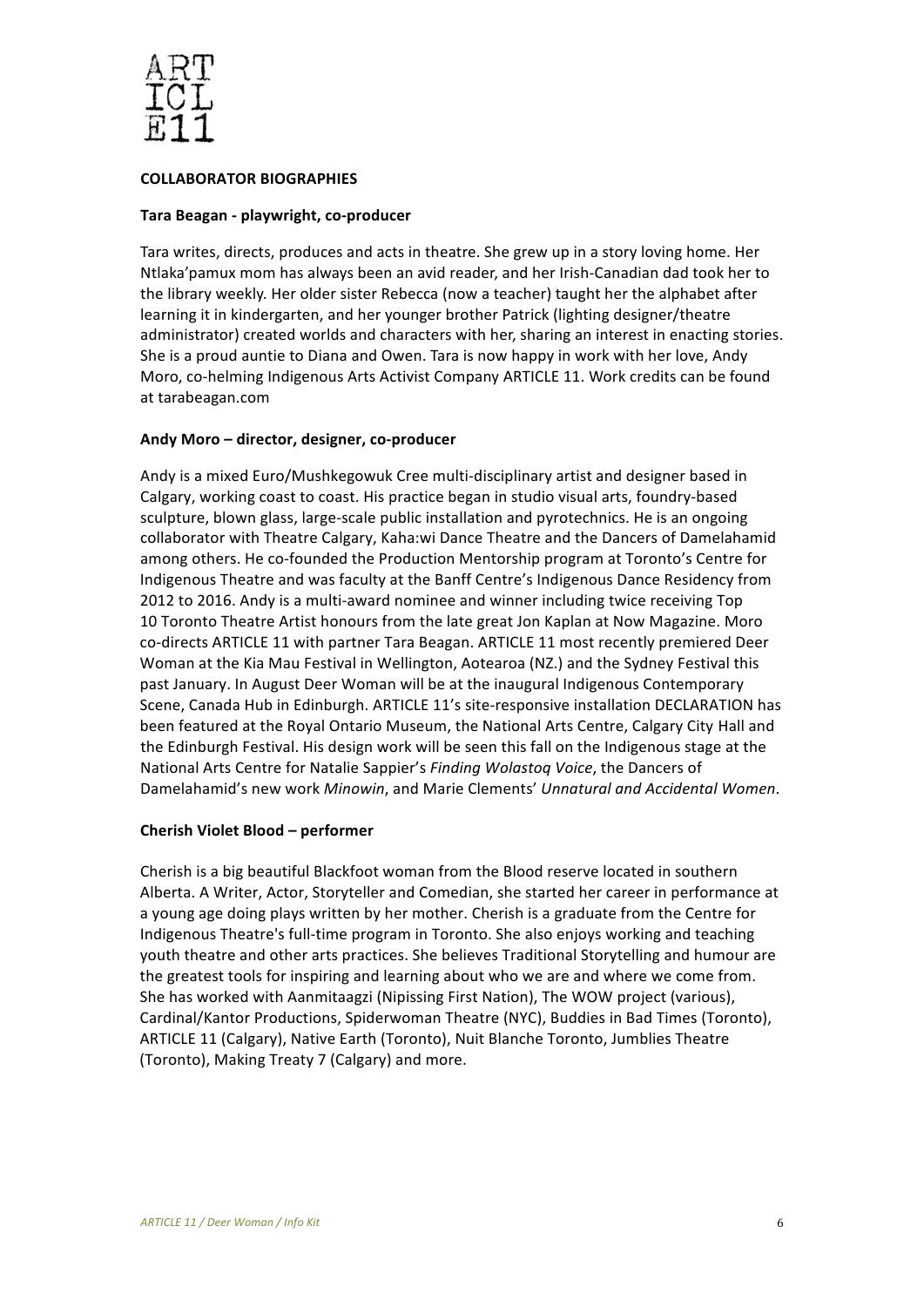

**Lacey Hill** – Original Music and Stage Manager

Lacey is Oneida of Six Nations, Wolf Clan. She is a singer/songwriter and inspirational speaker. Lacey grew up singing and making music. She played in the Breeze Band when they were nominated for an Aboriginal Peoples Choice Award, before launching her solo career to great critical acclaim. Her debut album is titled 528 "because it is the frequency of Love. My focus is Love; it's the only way and we need more of it!" Her sophomore album "M: 528 Volume II" has taken Lacey across Canada and on to international stages. A featured artist of Thru the Red Door, she has also been a guest on Derek Miller's Aboriginal Peoples Television Network show The Guilt Free Zone. As of 2018 things started getting huge: Lacey was a Top Ten finalist in Season Six of TV show The Shot, and she opened Sydney Australia's Gay and Lesbian Mardi Gras concert and Cher closed! 

## **Luca Caruso-Moro** – Collaborating Sound Designer

Luca is a journalist and designer living and working in Tkaronto/Toronto and Tiohtiá:ke/Montreal. His multidisciplinary practice spans cinematic, sonographic, performance, musical, and theatrical storytelling. He combines techniques from a diverse arsenal of disciplines to create both fiction and non-fiction. He is the youngest artist nominated for a Dora Mavor Moore award for his debut collaboration as sound designer on Cliff Cardinal's *Stitch* in 2015. Since then, his work has been commissioned and recognized by news agencies, scholar and artist circles alike. His work has brought him all over Canada, from major cities to remote communities. He works in reverence of the diverse voices and stories that have been left out of the mainstream dialog. His practice is dedicated to elevating these voices, and the relentless, frantic pursuit of love, truth and joy.

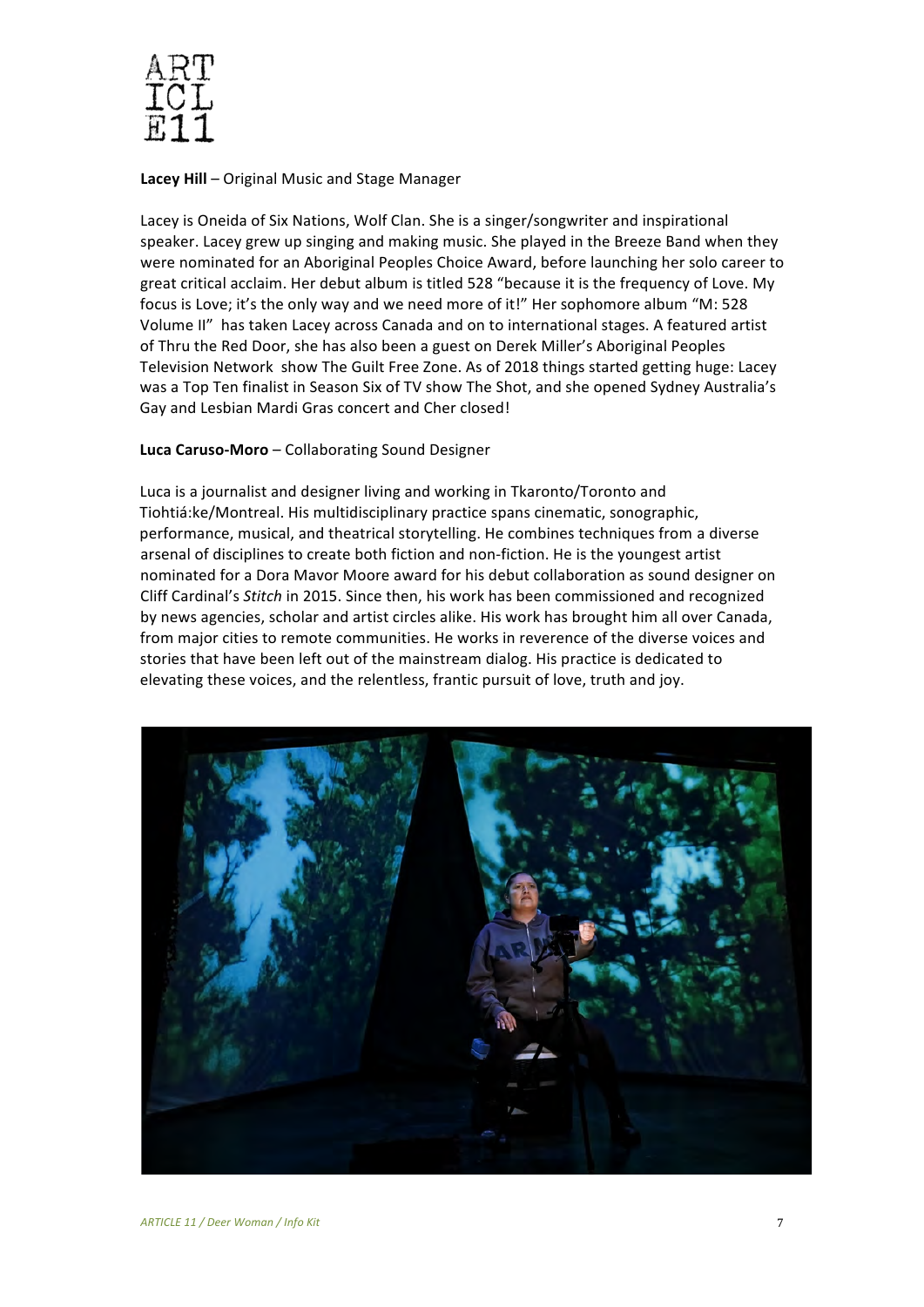

#### **PRODUCTION HISTORY**

Work on *Deer Woman* began at the Banff Centre for Arts & Creativity, Playwrights' Retreat & Lab, 2017, in partnership with the Canada Council for the Arts.

Native Earth's 30th annual Weesageechak festival programmed *Deer Woman* for development in 2017.

Tawata Productions' Kia Mau Festival invited us to premiere in Wellington, Aotearoa (New Zealand) in June of 2018, at the Propellor Theatre at BATS. The response was explosive.

*Deer Woman* was then hailed as one of the highlights of the prestigious Sydney Festival 2019, opening our run on January 16 at the Carriageworks.

After joining colleagues as part of Indigenous Contemporary Scene in Edinburgh, in partnership with CanadaHub, Deer Woman will be back in Australia at Arts Centre Melbourne for their Big World Up Close series.

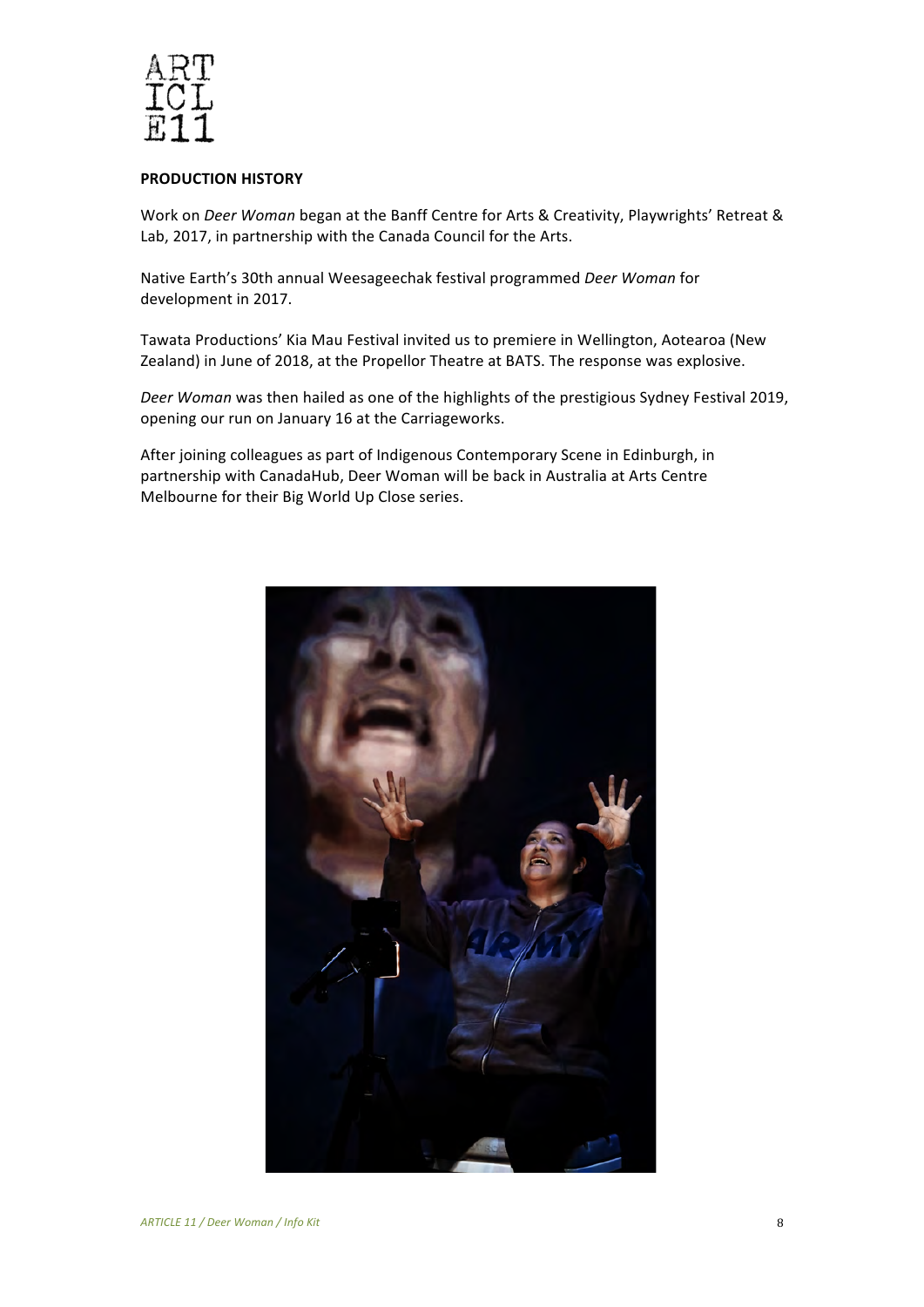

#### **ENDORSEMENT / MEDIA QUOTES, in brief**

"Deer Woman is a work of immense power." - Caroline Wake Timeout

"It's not often you go to the theatre and are so enthralled" - Rachael Zoa Maza, AD of Ilbijerri Theatre

"...pulsing with life, purpose and earth-shattering questions." - Debbie Zhou, Audrey Journal

## **ENDORSEMENT / MEDIA QUOTES, in full**

#### **Deer Woman, January 2019**

"On the surface, it's about Lila's taking vengeance on her sister's killer, but it unravels into something more pulsing with life, purpose and earth-shattering questions.

... performed by the inimitable Cherish Violet Blood in a gutsy, poignant performance.

...impeccably and intimately written by Tara Beagan." - Debbie Zhou, Audrey Journal

"I plan to see this production again if I can get a ticket, a production which brings the phrase 'visceral thinking' to mind requires an informed re-visit.

Deer Woman is brilliantly affecting." - Judith Greenaway Sydney Arts Guide

"...it is anchored by a solo performance of fierce skill, focus and precision.

*Deer Woman* is a work of immense power.

It is a consummate performance that oscillates between entertaining, confessing to, disciplining, daring and playing with the audience.

on the night of *Deer Woman*, I walk more slowly, open my chest and shoulders, feel the strength in my back." - Caroline Wake Timeout

#### **Deer Woman, June 2018**

"It's not often you go to the theatre and are so enthralled, while being taken on this intimate unraveling of what seems like some sort of confession, never quite sure where it's going, but too captivated to care. She had me in the palm of her hand, my rage slowly building at the horrendous reality of what is referred to as the 'missing native women'. I'm aware that despite myself is this unwanted feeling of helplessness and impotence, which makes me even angrier. I have no idea how this could end, all I know is I wait on every word that comes out of Cherish's mouth. ARTICLE 11's Andy Moro, Tara Beagan and Cherish Violet Blood have created an extraordinary night in the theatre I hope to see tour everywhere!! Brilliant!!!" 

–Rachael Zoa Maza, AD of Ilbijerri Theatre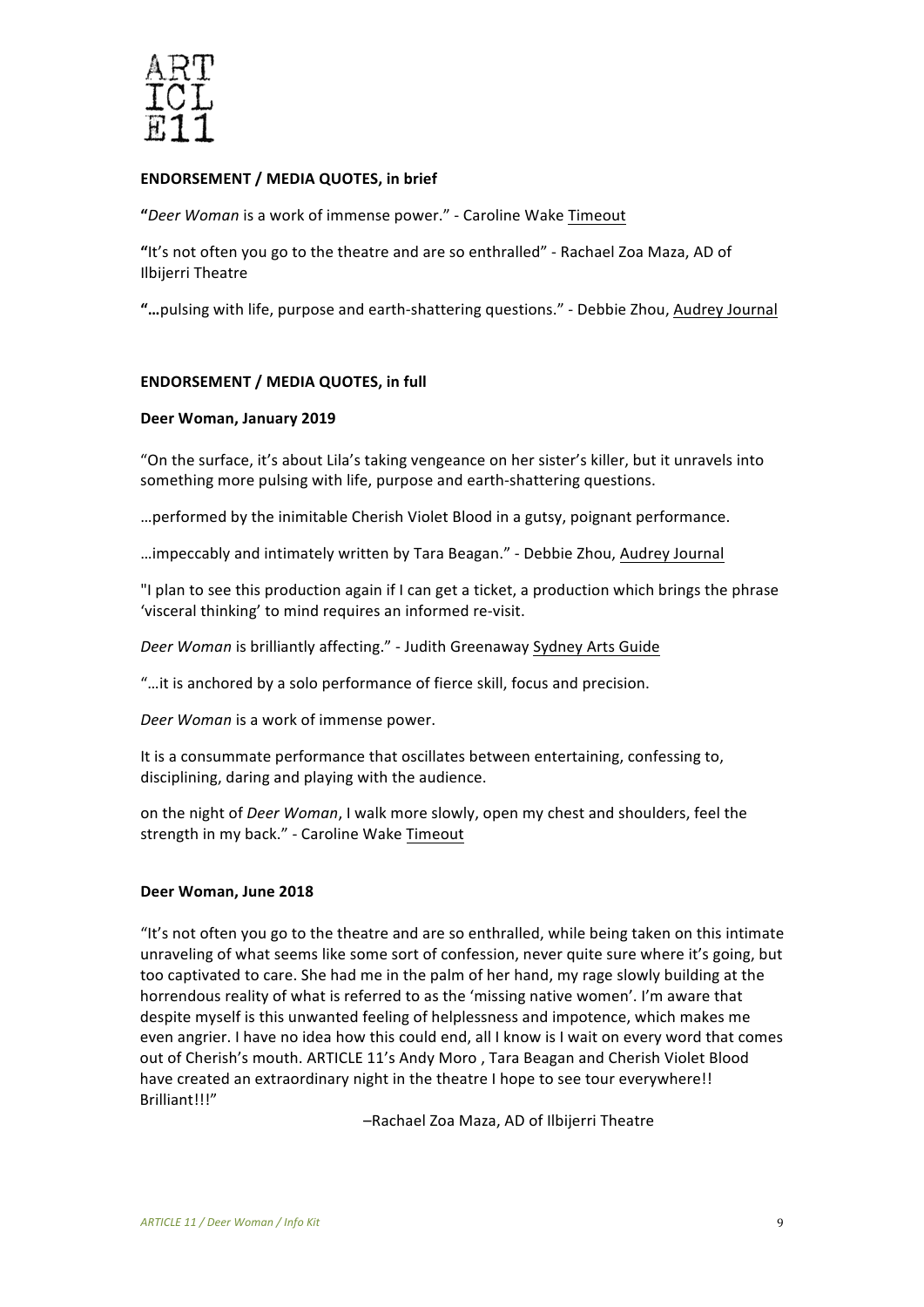

"Tara Beagan is a vital voice in our community. *Deer Woman* is a highly provocative piece, filled with a rage often hidden from public view, which leaves an audience to wrestle with complex questions around violence, complicity, and forgiveness." 

– Keith Barker, AD of Native Earth Performing Arts

"Seeing *Deer Woman* struck me to my core. As a survivor of many abuses myself and having to write and post a MISSING poster for my little sister, the story was felt viscerally, as it reflected a painful reality for too many Indigenous women today and for centuries before. This story gave voice to those who are missing their beloveds, knowing that their perpetrator/murderer continues on in their behavior causing endless pain to countless others. The rawness of this story still moves me to tears and will continue to live with me. I am shaken, I am haunted, I am touched, I am grateful for *Deer Woman* and the very courageous and talented work of Tara Beagan and Andy Moro."

-Ashley Bomberry, Haudenosaunee artist

"Deer Woman pushes the boundaries of staged story telling with its grotesque depiction of the lengths humanity will go to when facing severe trauma. *Deer Woman* questions what we are capable of doing when good intentions can lead to a path of dehumanization and ultimately questions morality."

- Samantha Brown, emerging Indigenous actor/playwright

"Congrats on *Deer Woman*. Wow! It restored some of my inspiration which has gone missing for a while now."

- Monique Mojica, Rappahannock/Kuna veteran artist

"Oh my god. It was just awesome. And Cherish was so  $f$  king excellent! Too powerful!"

- Jonathan Fisher, established Anishnaabe actor.

"The students here at CIT were blown away!" 

- Herbie Barnes Anishnaabe actor/playwright/improv artist and educator at the Centre for Indigenous Theatre